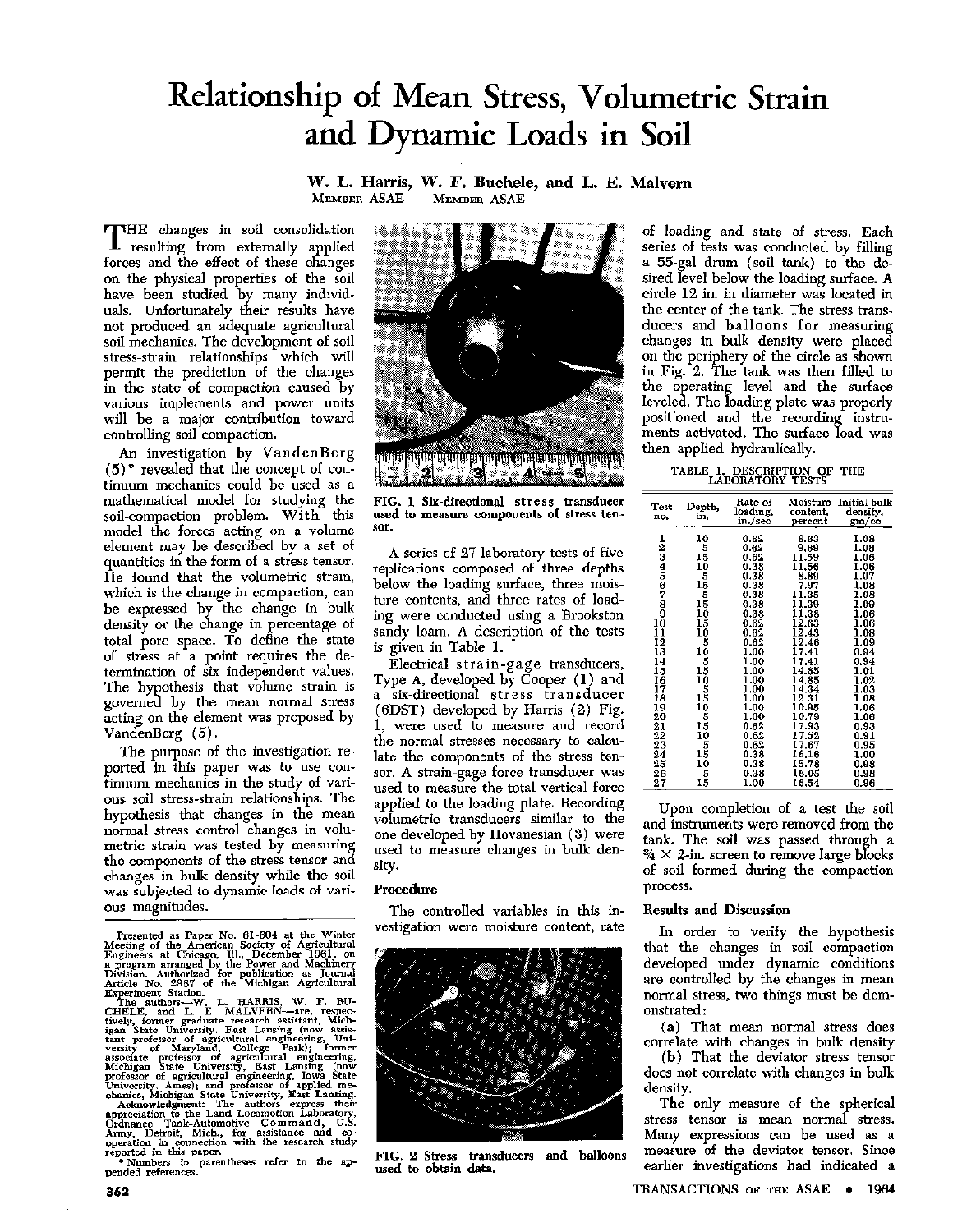TABLE 2. STATISTICAL ANALYSIS FOR MEAN NORMAL STRESS VERSUS BULK DENSITY

relationship between maximum shear stress (an invariant of the deviator tensor) or maximum normal stress (which depends on the deviator tensor as well as on the mean stress) and bulk density, these relationships were investigated.

The values of mean normal stress  $(\sigma m)$ , the maximum shear stress, the maximum normal stress and the second invariant of the stress deviator tensor were computed from four measured normal stress values obtained with Type A cells using the appropriate formulas as reported by VandenBerg (5). The values for the 6DST were computed from six measured normal stresses using the formulas reported by Harris (2). Mistic, an electronic digital computer at Michigan State University, was used to make the lengthy calculations involved in evaluating the equations and the statistical analysis of the data.

The sum of least squares method was used to determine the best predicting relationship for the data plotted on semilogarithmic paper. The regression equations, estimates of standard error  $(\bar{S}_{xy})$ and confidence limits for both the Type A and 6DST data are given in Table 2. The Type A data is designated by an *A* following the test number and the 6DST data by only the test number. The calculated values of *t* were compared with the distribution of *t* using the degrees of freedom (DF) shown. All calculated values were highly significant, which means that the regression coefficients or slopes are different than zero. The true regression coefficient is within the limits presented for each relationship. Assuming a normal distribution of error, one standard error *(Sxy)* would include 68.3 percent of the values used to determine the regression equation. The data obtained with the six directional transducer are consistently more varied than the data



FIG. 3 Mean stress vs **bulk** density **relationship.** 

1964 • TRANSACTIONS OF THE ASAE

| Test no.  | Regression equation                                                      | Syx          | DF | t              | Confidence limits          |
|-----------|--------------------------------------------------------------------------|--------------|----|----------------|----------------------------|
| ı         | $\ln_{q}m = -36.82 + 30.50g$                                             | 0.13         | 26 | 38.46          | 28.63-32.27                |
| IA        | $\ln_{\sigma} m = -26.11 + 22.108$                                       | 0.12         |    | 25.68          | 20.33-23.87                |
|           |                                                                          |              |    |                |                            |
| 2         | $\ln_{\alpha} m = -37.41 + 31.28g$                                       | 0.20         | 33 | 27.93          | 24.60-29.04<br>18.94-24.36 |
| 2A        | $\ln_{r}m = -25.41 + 21.65g$                                             | 0.19         |    | 16.31          |                            |
| з         | $\ln_{\pi} m = -23.08 + 20.268$                                          | 0.27         | 38 | 15.35          | 18.03-22.49                |
| 3А        | $\ln_{\sigma} m = -21.53 + 19.078$                                       | 0.20         |    | 18.93          | 17.37-20.77                |
| 4         | $\ln_{\sigma} m = -36.29 + 30.99g$                                       | 0.24         | 18 | 12.01          | 25.57-36.41                |
| 4A        | $\ln_{\sigma} m = -29.90 + 25.72g$                                       | 0,20         |    | 12,28          | 21,31-30.13                |
|           |                                                                          |              |    |                |                            |
| 5         | $\ln_{\sigma} m = -34.47 + 28.76g$                                       | 0.15         | 28 | 26.39          | 26.53-30.99                |
| 5А        | $\ln_{\sigma} m = -25.14 + 21.27g$                                       | 0.12         |    | 24.00          | 19.45-23.09                |
| 6         | $\ln_{q}m = -27.59 + 23.96g$                                             | 0.19         | 38 | 21.59          | 22.09-25.83                |
| 6A        | $\ln_{\pi} m = -25.98 + 22.448$                                          | 0.19         |    | 20.07          | 20,55-24.33                |
|           |                                                                          |              | 33 | 21.31          | 26.98-32.68                |
| 7<br>7A   | $\ln_{\sigma} m = -34.21 + 29.83g$<br>$\ln_{\sigma} m = -26.68 + 23.58g$ | 0.23<br>0.18 |    | 21.60          | 21.36-25.88                |
|           |                                                                          |              |    |                |                            |
| 8         | $\ln_{\sigma} m = -30.10 + 26.30g$                                       | 0.50         | 38 | 10.08          | 21.90-30.70                |
| 8A        | $\ln_{\sigma} m = -23.97 + 21.14g$                                       | 0.42         |    | 9.65           | 17.45-24.83                |
| 9         | $\ln_{\sigma} m = -26.84 + 24.41g$                                       | 0.45         | 33 | 13.16          | 22.81-31.15                |
| 9Α        | $\ln_{\alpha} m = -24.17 + 21.23g$                                       | 0.25         |    | 14.26          | 18.20-24.26                |
|           |                                                                          |              |    |                |                            |
| 10        | $\ln_{\sigma} m = -26.84 + 24.41g$                                       | 0.45         | 38 | 11.05          | 20.68-28.14                |
| 10A       | $\ln_{\alpha} m = -20.19 + 18.77g$                                       | 0.31         |    | 12.37          | 16.21-21.33                |
| 11        | $\ln_{\pi} m = -34.02 + 29.84g$                                          | 0.32         | 33 | 15.07          | 25.81-33.87                |
| 11A       | $\ln_{\sigma} m = -24.66 + 22.12g$                                       | 0.21         |    | 17.16          | 19.50-24.74                |
| 12        | $\ln_{\pi}$ m = -23.49 + 22.14g                                          | 0.26         | 33 | 16.77          | 19.46-24.82                |
| 12A       | $\ln_{\sigma} m = -20.02 + 19.06g$                                       | 0.21         |    | 17.71          | 16.86-21.26                |
|           |                                                                          |              |    |                |                            |
| 13        | $\ln_{\sigma} m = -38.41 + 37.96g$                                       | 0,25         | 22 | 15,43          | 32.86-43.06                |
| 13A       | $\ln_{\pi} m = -31.44 + 31.40g$                                          | 0,25         |    | 12.95          | 26.38-36.42                |
| 14        | $\ln_{\pi} m = -53.62 + 51.83g$                                          | 0.25         | 18 | 14,44          | 44.29-59.37                |
| 14A       | $\ln_{\sigma} m = -41.76 + 40.72g$                                       | 0.18         |    | 15.46          | 35.19-46.25                |
| 15        | $\ln_{\sigma} m = -51.75 + 49.72g$                                       | 0.35         | 33 | 14.54          | 42.76-56.68                |
| 15A       | $\ln_{\alpha} m = -38.15 + 37.13g$                                       | 0.27         |    | 14.00          | 31.74-42.52                |
|           |                                                                          |              |    |                |                            |
| 16        | $\ln_{\pi} m = -34.82 + 34.68g$                                          | 0.17         | 33 | 26.05          | 32.11-37.53                |
| 16A       | $\ln_{\sigma} m = -31.73 + 31.75g$                                       | 0.17         |    | 22.19          | 28.84-34.66                |
| 17        | $\ln_{\pi}m = -32.79 + 32.83g$                                           | 0.23         | 33 | 19,43          | 20,39-36,27                |
| 17A       | $\ln_{\sigma} m = -26.36 + 26.65g$                                       | 0.26         |    | 13.74          | 22.70-30.60                |
| 18        | $\ln_{\pi} m = -37.77 + 32.16g$                                          | 0.18         | 38 | 31.84          | 30.46-33.86                |
| 18A       | $\ln_{\sigma} m = -29.06 + 25.19g$                                       | 0.17         |    | 26.41          | 23,59-26,79                |
| 19        | $m_{\pi} = -43.71 + 37.50g$                                              | 0.22         |    |                |                            |
| 19A       | $\ln_{\sigma} m = -33.44 + 29.05g$                                       | 0.17         | 38 | 14.88<br>22.63 | 34.77-40.23<br>26.89-31.21 |
|           |                                                                          |              |    |                |                            |
| 20        | $\ln_{\pi} m = -35.36 + 30.42g$                                          | 0.22         | 38 | 22.53          | 28.14-32.70                |
| 20A       | $\ln_{\sigma} m = -27.75 + 24.18g$                                       | 0,21         |    | 18.31          | 21.95-26.41                |
| 21        | $\ln_{\sigma} m = -40.48 + 39.81g$                                       | 0.16         | 18 | 18.10          | 35.19-44.43                |
| 21 A      | $\ln_{\sigma}$ m = $-33.23 + 32.88g$                                     | 0.15         |    | 16.34          | 28.66-37.10                |
| 22        | $m_{\pi} = -36.92 + 36.75g$                                              | 0,22         | 13 | 9.10           | 28.02-45.48                |
| 22A       | $\ln_{\sigma} m = -33.06 + 32.76g$                                       | 0.14         |    | 12.10          | 26.91-38.61                |
|           |                                                                          |              |    |                |                            |
| 23<br>23A | $\ln_{\alpha} m = -27.91 + 27.87g$<br>$\ln_{\sigma} m = -21.16 + 21.37g$ | 0.32<br>0.20 | 13 | 6.26<br>7.50   | 18.26-37.48<br>15.21-27.53 |
|           |                                                                          |              |    |                |                            |
| 24        | $\ln_{\alpha} m = -29.03 + 28.54g$                                       | 0.29         | 23 | 13,27          | 24.09-32.99                |
| 24A       | $\ln_{\text{cr}} m = -22.30 + 22.20g$                                    | 0.20         |    | 14.68          | 19.08-25.32                |
| 25        | $\ln_{\sigma} m = -23.63 + 23.73g$                                       | 0.21         | 23 | 16.37          | 20.73-26.73                |
| 25A       | $\ln_{\sigma} m = -19.24 + 19.56g$                                       | 0.20         |    | 14.02          | 16.68-22.44                |
| 26        | $\ln_{\pi} m = -30.92 + 30.848$                                          | 0.29         | 23 | 11.34          | 25.21-36.47                |
| 26A       | $\ln_{\text{cr}} m = -23.56 + 23.95g$                                    | 0.24         |    | 10.51          | 19.23-28.67                |
| 27        | $\ln_{\pi} m = -26.19 + 25.23g$                                          | 0.17         | 18 | 21.56          | 22.77-27.69                |
| 27 A      | $\ln_{\pi} m = -19.32 + 18.708$                                          | 0.14         |    | 18.59          | 16.58-20.82                |
|           |                                                                          |              |    |                |                            |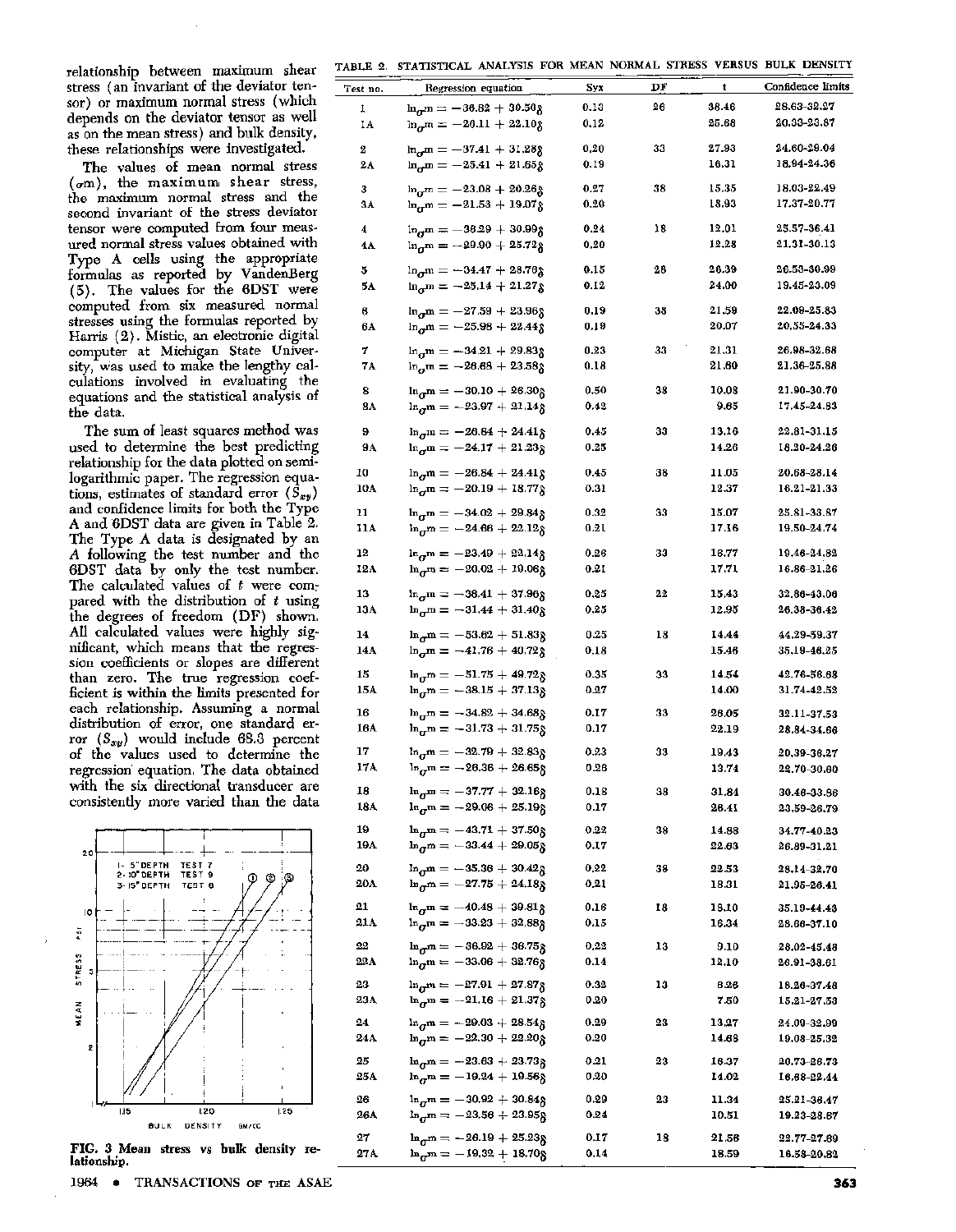obtained with the Type A cells. The reduced size of the diaphragm pressure cells (¾-in. diameter) used in the 6DST compared with the 2-in. diameter Type A cells could have caused the average normal stress measured to be more varied. The same size particles probably were not acting on the pressure cells during each replication.

If mean normal stress is related to bulk density in a general manner, the regression lines for each different stress state should not be significantly different for a given soil condition. The lines should be parallel or the difference between slopes should not be significant. The *t* test was used to test for differences among the lines for different stress states for each method used.

Approximately fifty percent of the comparisons were significant. At the high moisture contents and high rates of loading, significant differences appeared between the 10 and 15-in. depths. At the lower moisture content and lower rates of loading, significant differences appeared between the 5 and 10-in. depths and 5 and 15-in. depths. Based on the data obtained, the hypothesis that changes in bulk density are controlled by mean normal stress cannot be accepted or rejected.

A typical set of data showing the relationship between mean normal stress and bulk density is shown in Fig. 3.

To determine the effect of moisture content on the relationship between mean normal stress and bulk density the *t* test for the regression coefficients was used. The coefficients from relationships determined at the same depth and rate of loading but with different moisture contents were compared. In general, the moisture content does affect the relationship at the deeper depths and higher rates of loading. For a given value of mean stress developed,



FIG. 4 Comparison of three methods used to determine mean stress.

the higher the moisture content the greater the changes in bulk density.

The *t* test was used to determine the effect of the rate of loading on the relationship between mean normal stress and bulk density. The results indicated that the mean stress-bulk density relationship was not affected by the rate of loading within the range of rates studied. However, there was some variation in moisture content within a group of the tests used. This may have had some effect on the analysis.

A strain-gage transducer *(W* cell) capable of measuring mean stress directly was developed and the values of mean stress calculated from the type A and 6DST data were compared (Fig. 4). The sum of the least squares method of obtaining the best predicting straight line for the points permitted the use of a statistical method for comparing the three methods.



FIG. 5 Effect of rate of loading on mean stress-applied load relationship.

The *t* test was applied to the regression coefficients to check for significant differences and the results are presented in Table 3. The most consistent results were obtained between the type A cells and the W cell. The differences between the regression coefficients of Type A and 6DST data were the most varied.

To determine the effect of the rate of loading on the relationship between mean normal stress and applied surface load, the average values of mean stress for the five replications were plotted versus applied load. Fig. 5 shows a typical set of curves obtained.

 $\overline{a}$ 



FIG. 6 Effect of moisture content on mean stress-applied load relationship.

Based on the data obtained, the conclusion is that for a given applied load the lowest values of mean stress will be obtained for the 1.00-in. per second rate of loading.

The same analysis was used to determine the effect of moisture content on the relationship between mean stress and applied load. Fig. 6 shows a typical set of curves. The conclusion was that moisture content within the range used for these tests had little or no effect on the relationship between mean stress and applied load.

Regressions equations, estimates of standard error, confidence limits and a comparison of regression coefficients were determined for the following:

1 Relationship between second invariant and bulk density

2 Relationship between maximum normal stress and bulk density

3 Relationship between maximum shear stress and bulk density

4 Relationship between mean stress and bulk density.

The data of the above relationships were fitted by statistical procedures to a straight line on semilogarithmic paper. Of the four invariants of the stress tensor investigated, the maximum shear stress was found to be best related to changes in bulk density.

## Conclusions

In the loose soil used for the experimental tests, data indicated the following:

1 The data obtained with the six directional stress transducer were more *(Continued on page 369)* 

TABLE 3. STATISTICAL ANALYSIS OF MEAN STRESS-APPLIED LOAD RELATIONSHIP FOR 1.00 INCH PER SECOND RATE OF LOADING

| Test no.                   | Depth, in. | M.C., %                                   | t, type A<br>ብከርተ                               | t, type A<br>cell<br>w                   | t, 6DST<br>cell<br>w                                     | DF                         |
|----------------------------|------------|-------------------------------------------|-------------------------------------------------|------------------------------------------|----------------------------------------------------------|----------------------------|
| 14<br>20<br>13<br>19<br>18 | 10<br>15   | 17.41<br>10.79<br>17.41<br>10.95<br>12.31 | 4.07**<br>$3.57$ **<br>0.06<br>$2.72**$<br>0.44 | 1.22<br>1,36<br>0.65<br>$2.82**$<br>1.32 | 0.33<br>1.26<br>$2.75$ <sup>00</sup><br>0.81<br>$3.90**$ | 36<br>76<br>44<br>76<br>76 |